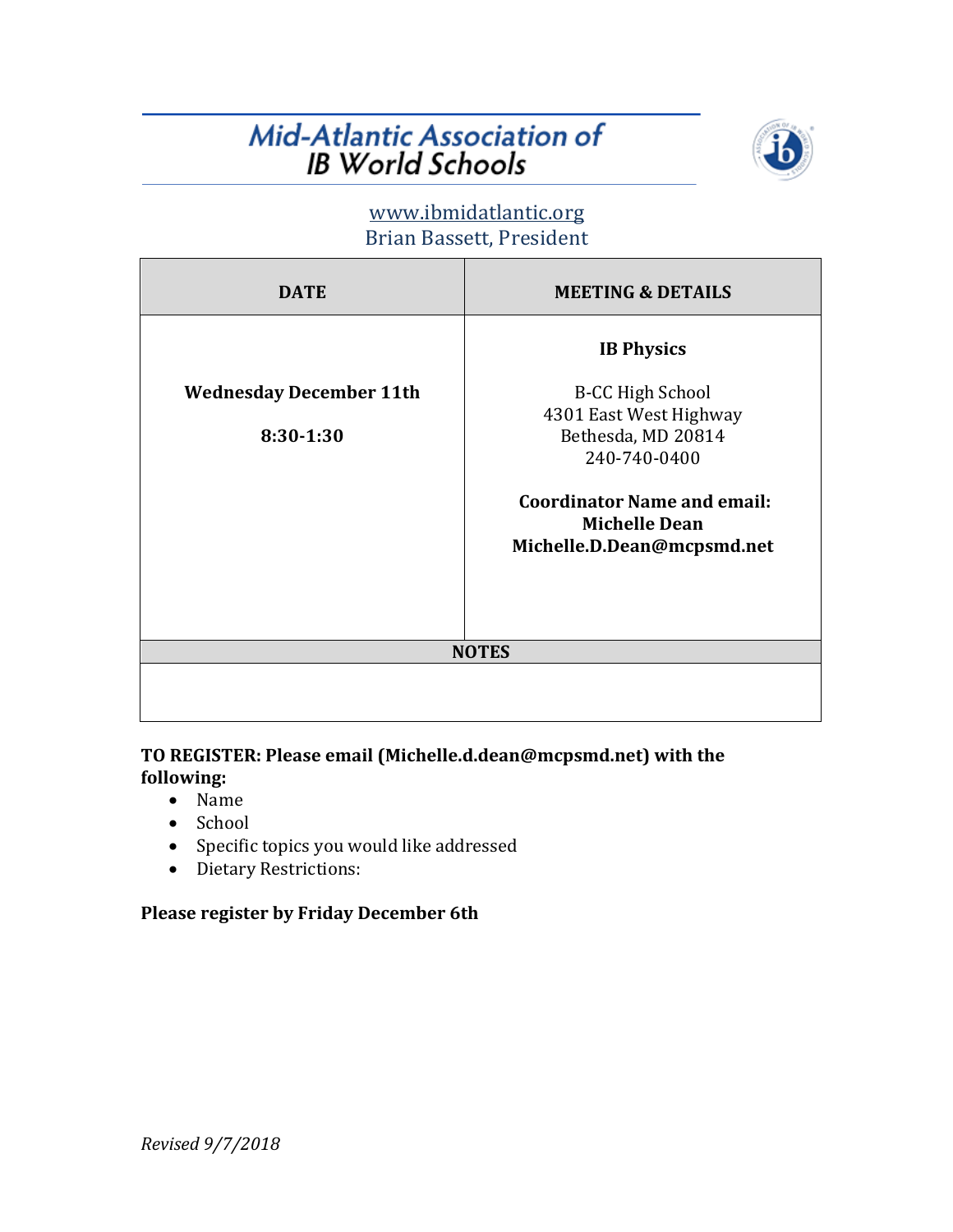#### **Hotel Suggestions**

Hyatt Regency Bethesda 1 Bethesda Metro Center, Bethesda, MD 20814 (301) 657-1234

\$229 a night .4 miles away

Hilton Garden Inn Washington DC/Bethesda 7301 Waverly St, Bethesda, MD 20814 (301) 654-8111 \$207 a night .4 miles away

#### **Directions** to Location

B-CC is metro accessible- take the Red Line to Bethesda. Walk on 410 (East West Highway) for .4 miles and school will be on your left.

#### **Directions to Location**

Exit MD-185 Connecticut Avenue from 495 Beltway. Take MD-185 South Turn right onto MD-410 School is on the right .7 miles

#### **From North of location:**

From 270 S: Follow I-270 S and merge onto I-495 E toward College Park/Silver Spring. Take the MD-185/Connecticut Avenue exit from I-495 E. Turn right onto MD-185 S/Connecticut Ave (signs for Connecticut Ave 185 S/Chevy Chase). Turn right onto MD-410 W/State Hwy 410 W. School is on the right .7 miles after you turn.

#### **From South of location**:

Take 495 N to MD-185 Connecticut Ave. Take the MD-185/Connecticut Avenue exit from I-495 E. Turn right onto MD-185 S/Connecticut Ave (signs for Connecticut Ave 185 S/Chevy Chase). Turn right onto MD-410 W/State Hwy 410 W. School is on the right .7 miles after you turn.